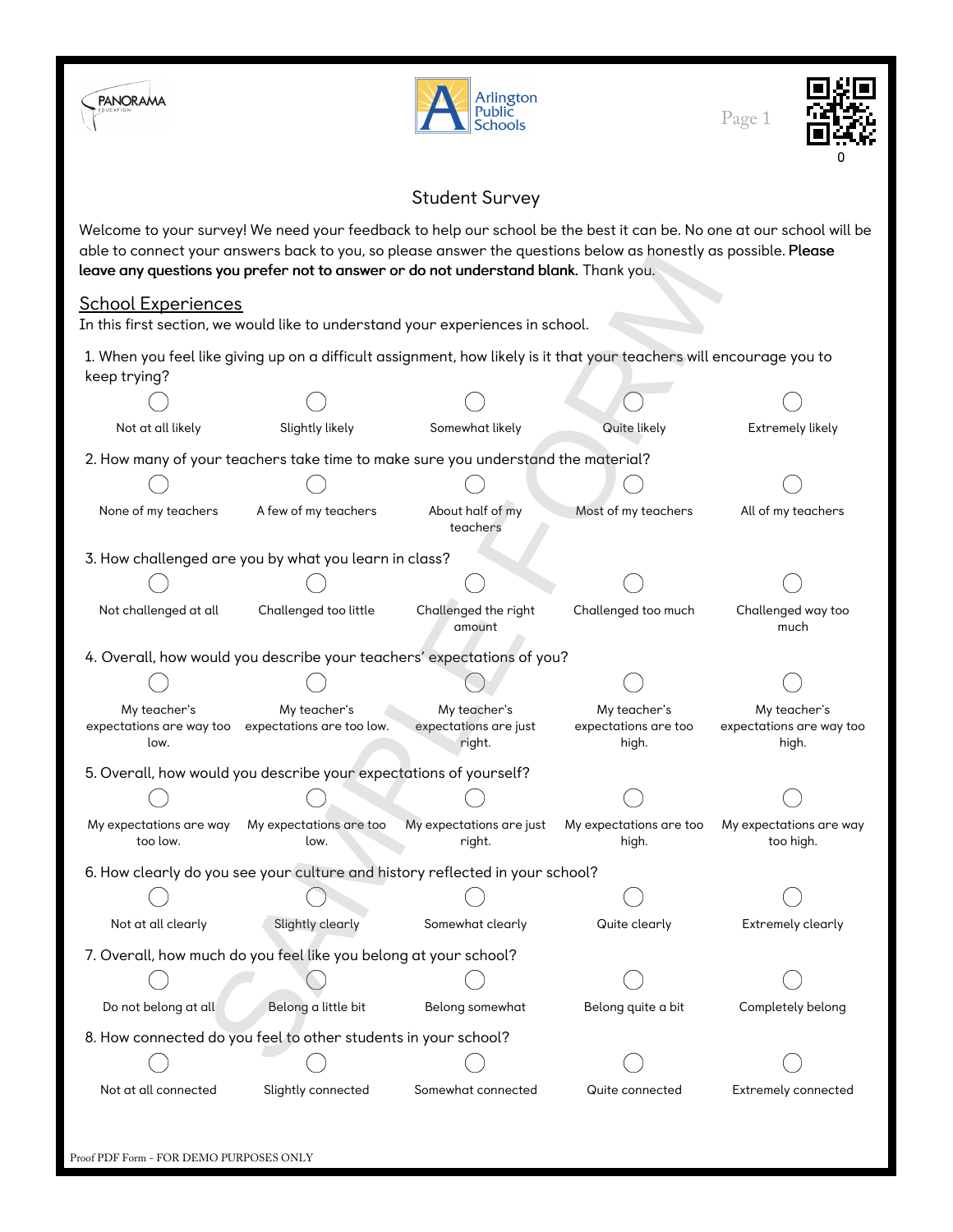| <b>PANORAMA</b>                                                 |                        | Arlington<br><b>Public</b><br><b>Schools</b>                                  |                                                                                                                                                                                                                                                                                                                                                                  | Page 2               |
|-----------------------------------------------------------------|------------------------|-------------------------------------------------------------------------------|------------------------------------------------------------------------------------------------------------------------------------------------------------------------------------------------------------------------------------------------------------------------------------------------------------------------------------------------------------------|----------------------|
|                                                                 |                        |                                                                               | 9. How many of your classmates or other students in your school are respectful towards you?                                                                                                                                                                                                                                                                      |                      |
|                                                                 |                        |                                                                               |                                                                                                                                                                                                                                                                                                                                                                  |                      |
| None of my classmates                                           | A few of my classmates | About half of my<br>classmates                                                | Most of my classmates                                                                                                                                                                                                                                                                                                                                            | All of my classmates |
|                                                                 |                        | 10. How many of your classroom teachers are respectful towards you?           |                                                                                                                                                                                                                                                                                                                                                                  |                      |
|                                                                 |                        |                                                                               |                                                                                                                                                                                                                                                                                                                                                                  |                      |
| None of my teachers                                             | A few of my teachers   | About half of my<br>teachers                                                  | Most of my teachers                                                                                                                                                                                                                                                                                                                                              | All of my teachers   |
| family's income, religion, disability, or sexual orientation?   |                        |                                                                               | 11. How often do you feel that you are treated poorly by other students because of your race, ethnicity, gender,                                                                                                                                                                                                                                                 |                      |
|                                                                 |                        |                                                                               |                                                                                                                                                                                                                                                                                                                                                                  |                      |
| Never                                                           | Almost never           | Once in a while<br>Sometimes                                                  | Frequently                                                                                                                                                                                                                                                                                                                                                       | Almost always        |
|                                                                 |                        | 12. At your school, how clear are the rules about what you can and cannot do? |                                                                                                                                                                                                                                                                                                                                                                  |                      |
|                                                                 |                        |                                                                               |                                                                                                                                                                                                                                                                                                                                                                  |                      |
| Not at all clear                                                | Slightly clear         | Somewhat clear                                                                | Quite clear                                                                                                                                                                                                                                                                                                                                                      | Extremely clear      |
| you do give will help us better support you and other students. |                        |                                                                               | The adults in our school care about your happiness and well-being. We would like to ask you some questions about<br>how you think, feel, and respond to different situations. By answering these questions, you will have more of a voice in<br>decisions that affect you and your classmates. You do not have to answer any of these questions, but any answers |                      |
| 13. How often do you feel sad?                                  |                        |                                                                               |                                                                                                                                                                                                                                                                                                                                                                  |                      |
|                                                                 |                        |                                                                               |                                                                                                                                                                                                                                                                                                                                                                  |                      |
| Almost never                                                    | Once in a while.       | Sometimes                                                                     | Frequently                                                                                                                                                                                                                                                                                                                                                       | Almost always        |
|                                                                 |                        |                                                                               | 14. How often do you feel so stressed or overwhelmed that you are not able to participate in regular activities?                                                                                                                                                                                                                                                 |                      |
|                                                                 |                        |                                                                               |                                                                                                                                                                                                                                                                                                                                                                  |                      |
| Almost never                                                    | Once in a while        | Sometimes                                                                     | Frequently                                                                                                                                                                                                                                                                                                                                                       | Almost always        |
| about you on social media or over email?                        |                        |                                                                               | 15. During this school year, how often has a student or group of students posted hurtful or threatening things                                                                                                                                                                                                                                                   |                      |
|                                                                 |                        |                                                                               |                                                                                                                                                                                                                                                                                                                                                                  |                      |
| Never                                                           | Once                   | A couple of times                                                             | Many times                                                                                                                                                                                                                                                                                                                                                       | Regularly            |
| over email, please skip to question 19.                         |                        |                                                                               | If you have never had a student or group of students say hurtful or threatening things about you on social media or                                                                                                                                                                                                                                              |                      |
| Yes<br>No<br>Proof PDF Form - FOR DEMO PURPOSES ONLY            |                        |                                                                               | 16. If this happened more than once, did the same student(s) post hurtful or threatening things each time?                                                                                                                                                                                                                                                       |                      |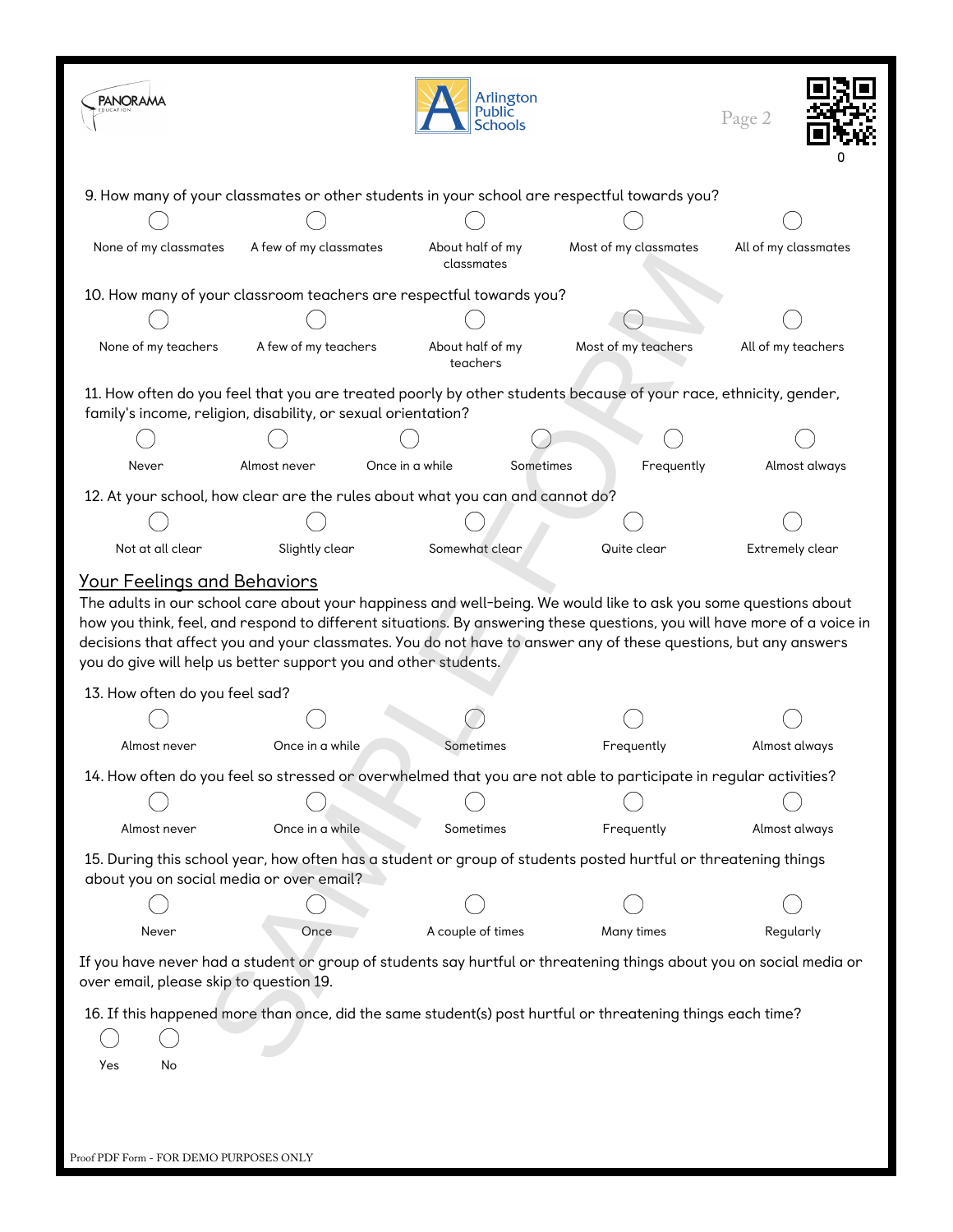| <b>PANORAMA</b>                         |                                                                   |                | Arlington<br>Public<br><b>Schools</b> |                                                                                                                        | Page 3                  |                    |
|-----------------------------------------|-------------------------------------------------------------------|----------------|---------------------------------------|------------------------------------------------------------------------------------------------------------------------|-------------------------|--------------------|
|                                         | 17. Where did this occur? Please select all that apply            |                |                                       |                                                                                                                        |                         |                    |
|                                         |                                                                   |                |                                       |                                                                                                                        |                         |                    |
| Instagram                               | Facebook                                                          | Twitter        |                                       | Snapchat                                                                                                               | Email                   | Other social media |
| or principal)?<br>Yes<br>No             |                                                                   |                |                                       | 18. Did you report the incident(s) to school staff (such as a bus driver, teacher, cafeteria worker, school counselor, |                         |                    |
|                                         |                                                                   |                |                                       | 19. During this school year, how often has a student or group of students physically hurt you on purpose?              |                         |                    |
|                                         |                                                                   |                |                                       |                                                                                                                        |                         |                    |
| Never                                   |                                                                   | Once           | A couple of times                     | Many times                                                                                                             |                         | Regularly          |
|                                         |                                                                   |                |                                       | If you have never had a student or group of students physically hurt you on purpose, please skip to question 23.       |                         |                    |
| Yes<br>No                               |                                                                   |                |                                       | 20. If this happened more than once, did the same student(s) physically hurt you each time?                            |                         |                    |
|                                         | 21. Where did this occur? Please select all that apply.           |                |                                       |                                                                                                                        |                         |                    |
|                                         |                                                                   |                |                                       |                                                                                                                        |                         |                    |
| In the cafeteria                        | In the hallway                                                    | In a classroom | Outdoors on<br>school grounds         | At your home                                                                                                           | In your<br>neighborhood | Other              |
| or principal)?                          |                                                                   |                |                                       | 22. Did you report the incident(s) to school staff (such as a bus driver, teacher, cafeteria worker, school counselor, |                         |                    |
| Yes<br>No                               |                                                                   |                |                                       |                                                                                                                        |                         |                    |
|                                         | that made you feel uncomfortable, embarrassed, excluded, or hurt? |                |                                       | 23. During this school year, how often has a student or group of students called you names or teased you in a way      |                         |                    |
|                                         |                                                                   |                |                                       |                                                                                                                        |                         |                    |
| Never                                   |                                                                   | Once           | A couple of times                     | Many times                                                                                                             |                         | Regularly          |
|                                         |                                                                   |                |                                       | If you have never had a student or group of students call you names or tease you, please skip to question 27.          |                         |                    |
| Yes<br>No                               |                                                                   |                |                                       | 24. If this happened more than once, did the same student(s) call you names or tease you each time?                    |                         |                    |
|                                         | 25. Where did this occur? Please select all that apply.           |                |                                       |                                                                                                                        |                         |                    |
|                                         |                                                                   |                |                                       |                                                                                                                        |                         |                    |
| In the cafeteria                        | In the hallway                                                    | In a classroom | Outdoors on<br>school grounds         | At your home                                                                                                           | In your<br>neighborhood | Over email         |
|                                         |                                                                   |                |                                       |                                                                                                                        |                         |                    |
| On Facebook                             | On Instagram                                                      | On Twitter     | On Snapchat                           | On other social<br>media                                                                                               | Other                   |                    |
| Proof PDF Form - FOR DEMO PURPOSES ONLY |                                                                   |                |                                       |                                                                                                                        |                         |                    |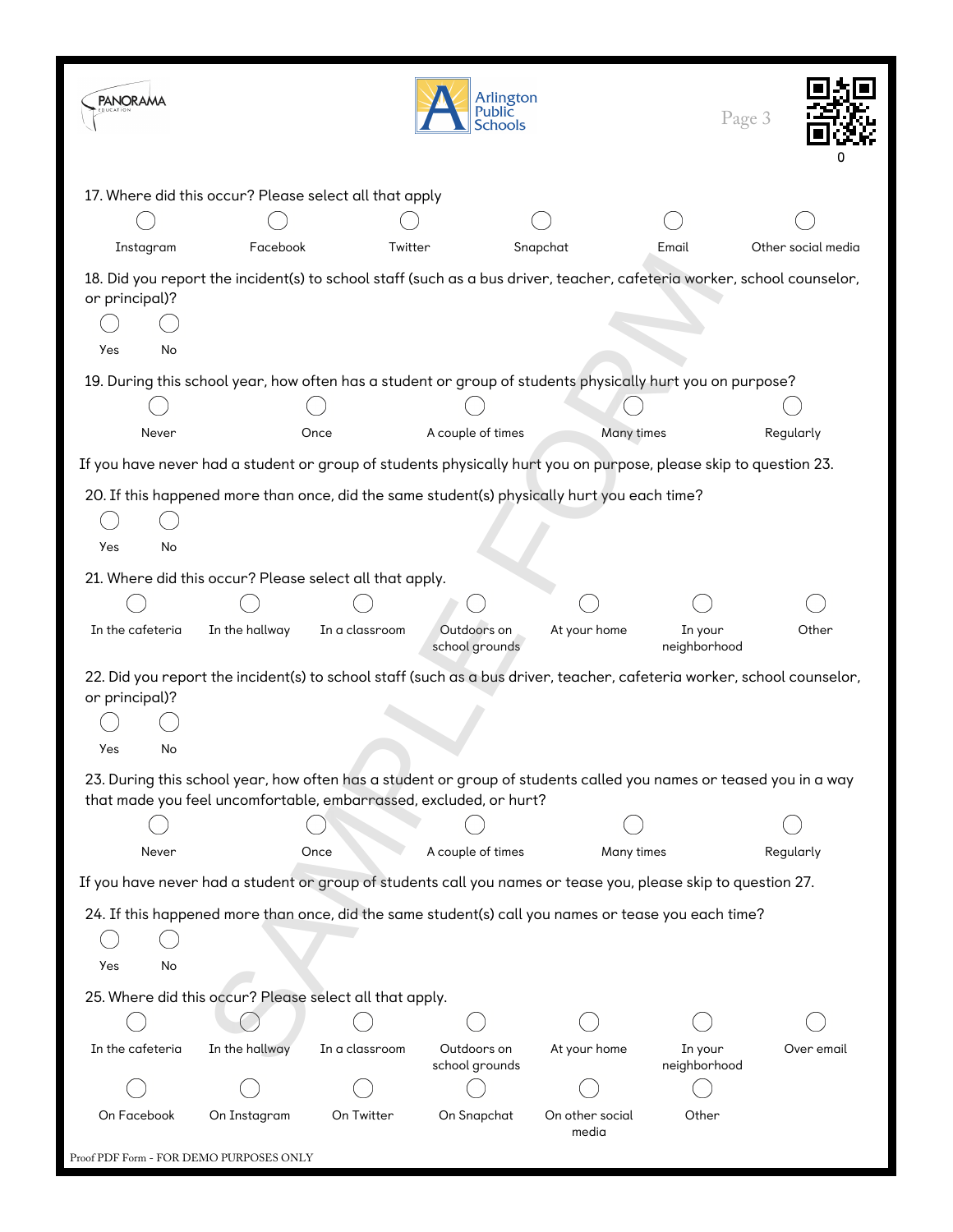| <b>PANORAMA</b>             |                                                                                                                                                                                         |                | Arlington<br>Public<br><b>Schools</b> |                          | Page 4                  |            |
|-----------------------------|-----------------------------------------------------------------------------------------------------------------------------------------------------------------------------------------|----------------|---------------------------------------|--------------------------|-------------------------|------------|
| or principal)?              | 26. Did you report the incident(s) to school staff (such as a bus driver, teacher, cafeteria worker, school counselor,                                                                  |                |                                       |                          |                         |            |
| Yes<br>No                   |                                                                                                                                                                                         |                |                                       |                          |                         |            |
|                             | 27. During this school year, how often has a student or group of students spread rumors about you or falsely<br>accused you of something?                                               |                |                                       |                          |                         |            |
|                             |                                                                                                                                                                                         |                |                                       |                          |                         |            |
| Never                       |                                                                                                                                                                                         | Once           | A couple of times                     | <b>Many times</b>        |                         | Regularly  |
| please skip to question 31. | If you have never had a student or group of students spread rumors about you or falsely accuse you of something,                                                                        |                |                                       |                          |                         |            |
| time?                       | 28. If this happened more than once, did the same student(s) spread rumors about you or falsely accuse you each                                                                         |                |                                       |                          |                         |            |
|                             |                                                                                                                                                                                         |                |                                       |                          |                         |            |
| Yes<br>No                   |                                                                                                                                                                                         |                |                                       |                          |                         |            |
|                             | 29. Where did this occur? Please select all that apply.                                                                                                                                 |                |                                       |                          |                         |            |
|                             |                                                                                                                                                                                         |                |                                       |                          |                         |            |
| In the cafeteria            | In the hallway                                                                                                                                                                          | In a classroom | Outdoors on<br>school grounds         | At your home             | In your<br>neighborhood | Over email |
|                             |                                                                                                                                                                                         |                |                                       |                          |                         |            |
| On Facebook                 | On Instagram                                                                                                                                                                            | On Twitter     | On Snapchat                           | On other social<br>media | Other                   |            |
| or principal)?              | 30. Did you report the incident(s) to school staff (such as a bus driver, teacher, cafeteria worker, school counselor,                                                                  |                |                                       |                          |                         |            |
|                             |                                                                                                                                                                                         |                |                                       |                          |                         |            |
| Yes<br>No                   |                                                                                                                                                                                         |                |                                       |                          |                         |            |
| In-School Support           | Please tell us about the support you receive in school.                                                                                                                                 |                |                                       |                          |                         |            |
|                             | 31. Is there at least one adult in your school who you can talk to about the things that are going well for you?                                                                        |                |                                       |                          |                         |            |
|                             |                                                                                                                                                                                         |                |                                       |                          |                         |            |
| Yes<br>No                   |                                                                                                                                                                                         |                |                                       |                          |                         |            |
|                             | 32. Is there at least one adult in your school who you can talk to when you need help (such as help with schoolwork<br>or something in your personal life)?                             |                |                                       |                          |                         |            |
|                             |                                                                                                                                                                                         |                |                                       |                          |                         |            |
| Yes<br>No                   |                                                                                                                                                                                         |                |                                       |                          |                         |            |
|                             | 33. Is there at least one adult in your school who checks in with you about how things are going at school (such as<br>asking if you need help with something or if you feel included)? |                |                                       |                          |                         |            |
|                             |                                                                                                                                                                                         |                |                                       |                          |                         |            |
| Yes<br>No                   |                                                                                                                                                                                         |                |                                       |                          |                         |            |
|                             | Proof PDF Form - FOR DEMO PURPOSES ONLY                                                                                                                                                 |                |                                       |                          |                         |            |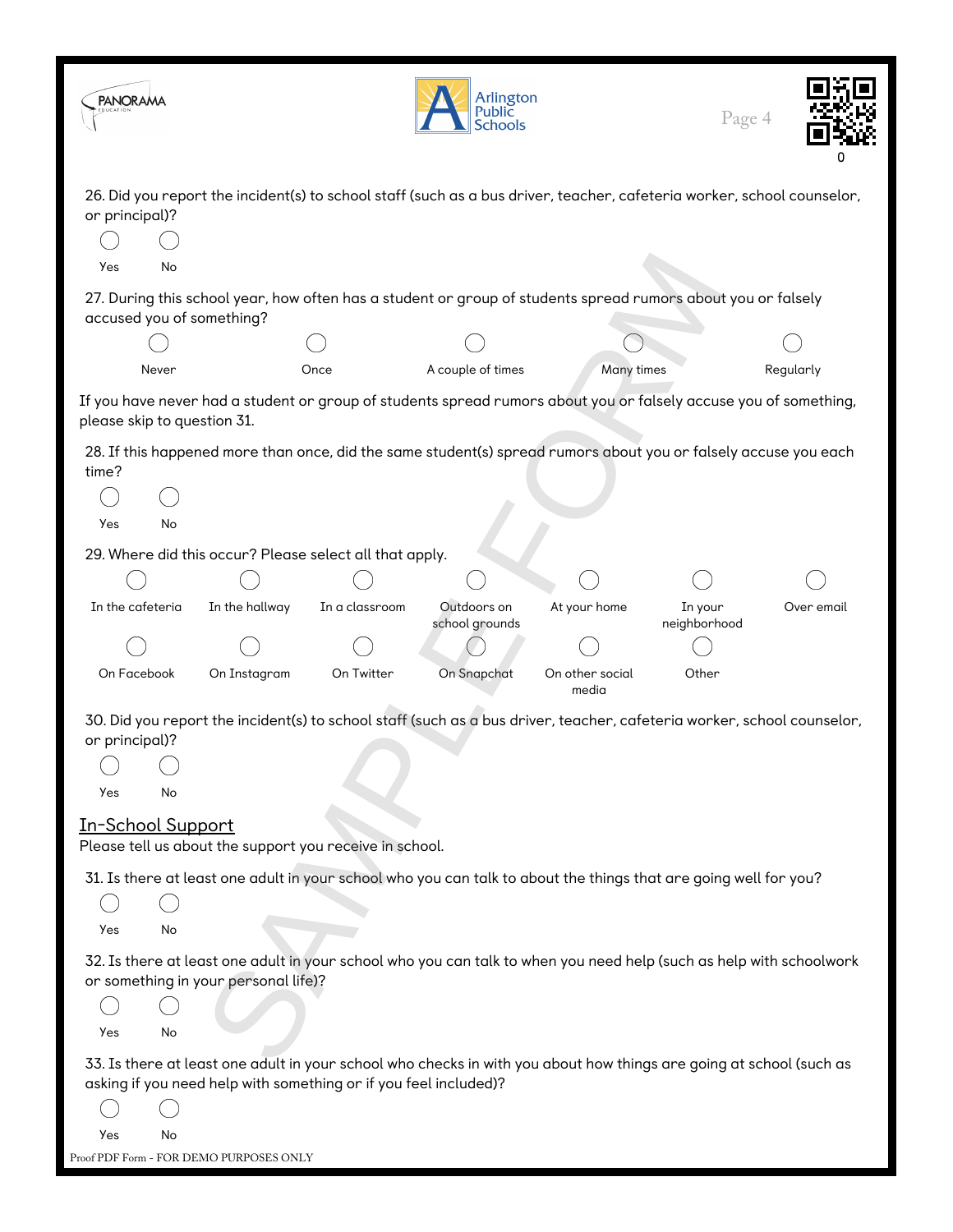| PANORAMA              |                                                  |                                                                  | Arlington<br>Public<br><b>Schools</b>                                                                                                                                                                                          |            | Page 5        |
|-----------------------|--------------------------------------------------|------------------------------------------------------------------|--------------------------------------------------------------------------------------------------------------------------------------------------------------------------------------------------------------------------------|------------|---------------|
| uncomfortable?<br>Yes | No<br>Out-of-School Support                      | Please tell us about the support you receive outside of school.  | 34. Do you know who to talk to if an adult or another student touches you in a way that makes you feel                                                                                                                         |            |               |
| Yes                   | things that are going well for you?<br>No        |                                                                  | 35. Is there at least one adult outside of school (not including adults in your home) who you can talk to about the                                                                                                            |            |               |
| Yes                   | No                                               |                                                                  | 36. Is there at least one adult outside of school (not including adults in your home) who you can talk to when you<br>need help (such as help with schoolwork or something in your personal life)?                             |            |               |
| Yes                   | No                                               |                                                                  | 37. Is there at least one adult outside of school (not including adults in your home) who checks in with you about<br>how things are going at school (such as asking if you need help with something or if you feel included)? |            |               |
|                       |                                                  |                                                                  | 38. Is there at least one adult in your home who you can talk to about the things that are going well for you?                                                                                                                 |            |               |
| Yes<br>Yes            | No<br>or something in your personal life)?<br>No |                                                                  | 39. Is there at least one adult in your home who you can talk to when you need help (such as help with schoolwork                                                                                                              |            |               |
| Yes                   | No                                               | asking if you need help with something or if you feel included)? | 40. Is there at least one adult in your home who checks in with you about how things are going at school (such as                                                                                                              |            |               |
|                       |                                                  |                                                                  | 41. How often does an adult in your home ask questions about your friends?                                                                                                                                                     |            |               |
|                       | Almost never                                     | Once in a while                                                  | Sometimes<br>42. How often do you talk to an adult in your home about the things that matter most to you?                                                                                                                      | Frequently | Almost always |
|                       |                                                  |                                                                  |                                                                                                                                                                                                                                |            |               |
|                       | Almost never                                     | Once in a while                                                  | Sometimes                                                                                                                                                                                                                      | Frequently | Almost always |
|                       | Proof PDF Form - FOR DEMO PURPOSES ONLY          |                                                                  |                                                                                                                                                                                                                                |            |               |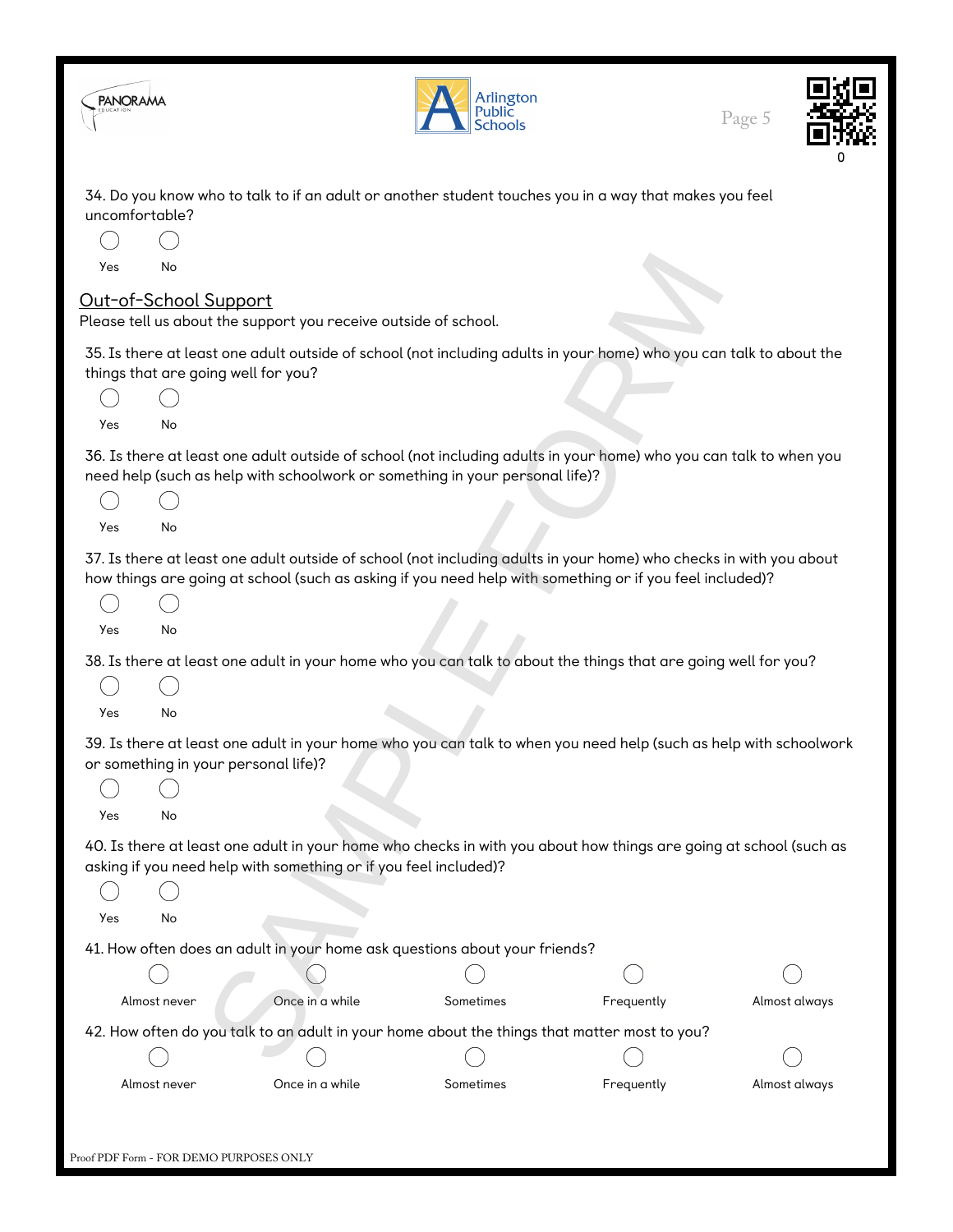| <b>PANORAMA</b>                                                                                                                                                                                                |                                                                                                                        |                                                       |                                             | Arlington<br>Public<br><b>Schools</b> |                              |                       | Page 6                                                         |                      |  |  |
|----------------------------------------------------------------------------------------------------------------------------------------------------------------------------------------------------------------|------------------------------------------------------------------------------------------------------------------------|-------------------------------------------------------|---------------------------------------------|---------------------------------------|------------------------------|-----------------------|----------------------------------------------------------------|----------------------|--|--|
| 43. How much do the adults in your life listen to your thoughts and feelings? Adults in your life could include<br>parents, family members, teachers, coaches, etc.                                            |                                                                                                                        |                                                       |                                             |                                       |                              |                       |                                                                |                      |  |  |
|                                                                                                                                                                                                                |                                                                                                                        |                                                       |                                             |                                       |                              |                       |                                                                |                      |  |  |
| Do not listen at all                                                                                                                                                                                           |                                                                                                                        | Listen a little bit                                   |                                             | Listen somewhat                       |                              | Listen quite a bit    |                                                                | Listen a tremendous  |  |  |
| amount<br>Out-of-School Experiences<br>In this final section, we would like to understand your experiences outside of school.<br>44. In your family, how clear are the rules about what you can and cannot do? |                                                                                                                        |                                                       |                                             |                                       |                              |                       |                                                                |                      |  |  |
|                                                                                                                                                                                                                |                                                                                                                        |                                                       |                                             |                                       |                              |                       |                                                                |                      |  |  |
| Not at all clear                                                                                                                                                                                               |                                                                                                                        | Slightly clear                                        |                                             | Somewhat clear                        |                              | Quite clear           |                                                                | Extremely clear      |  |  |
|                                                                                                                                                                                                                |                                                                                                                        | 45. How much does your opinion matter to your family? |                                             |                                       |                              |                       |                                                                |                      |  |  |
|                                                                                                                                                                                                                |                                                                                                                        |                                                       |                                             |                                       |                              |                       |                                                                |                      |  |  |
| Does not matter at all                                                                                                                                                                                         |                                                                                                                        | Matters a little bit                                  |                                             | Matters somewhat                      |                              | Matters quite a bit   |                                                                | Matters a tremendous |  |  |
| amount<br>46. During a regular week, which of the following academic or community programs do you participate in after-<br>school or on the weekends?                                                          |                                                                                                                        |                                                       |                                             |                                       |                              |                       |                                                                |                      |  |  |
|                                                                                                                                                                                                                |                                                                                                                        |                                                       |                                             |                                       |                              |                       |                                                                |                      |  |  |
| After-school<br>care at my<br>school (For<br>example<br>Extended<br>Day, Check<br>In)                                                                                                                          | After-school<br>program<br>outside of<br>school (For<br>example<br>YMCA,<br>Aspire,<br>Phoenix<br>Bikes, Reach<br>Far) | Tutoring<br>session at<br>my school                   | Tutoring<br>session<br>outside of<br>school | Recreation<br>sports team             | Travel/select<br>sports team | School<br>sports team | Individual<br>sport (For<br>example<br>martial arts,<br>dance) | Theater<br>program   |  |  |
|                                                                                                                                                                                                                |                                                                                                                        |                                                       |                                             |                                       |                              |                       |                                                                |                      |  |  |
| Choral/singir<br>program                                                                                                                                                                                       | Church/syna<br>youth group                                                                                             | Community<br>service/volur<br>work                    | <b>Brownies/Sco</b>                         | Art program                           | Enrichment<br>at my school   | Other                 | None                                                           |                      |  |  |
| Proof PDF Form - FOR DEMO PURPOSES ONLY                                                                                                                                                                        |                                                                                                                        |                                                       |                                             |                                       |                              |                       |                                                                |                      |  |  |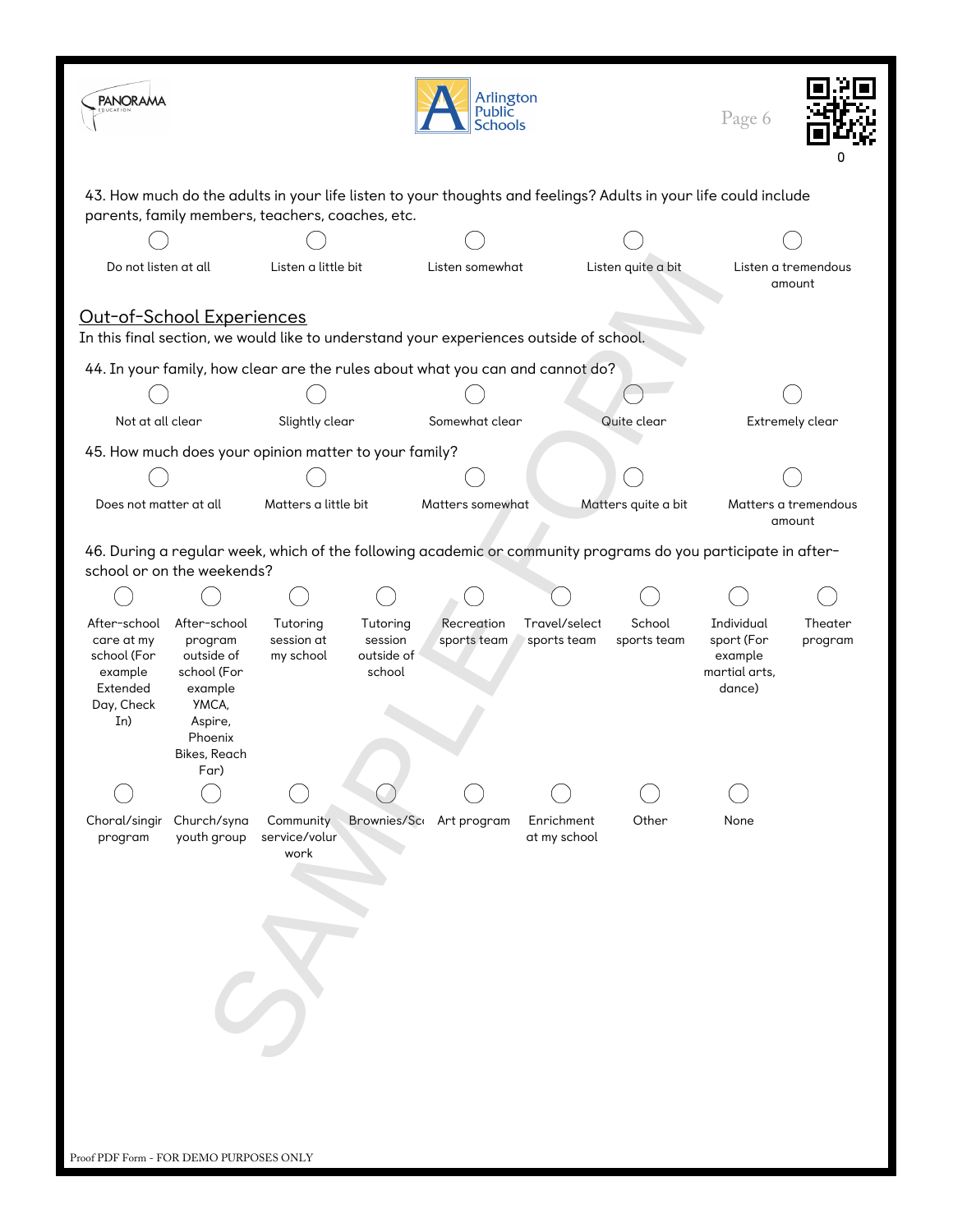| <b>PANORAMA</b>                                    |                            |                                                                                                                                                                             |                        | Arlington<br>Public<br>Schools                                      |                                      | Page 7                                               |                                                                                                                |
|----------------------------------------------------|----------------------------|-----------------------------------------------------------------------------------------------------------------------------------------------------------------------------|------------------------|---------------------------------------------------------------------|--------------------------------------|------------------------------------------------------|----------------------------------------------------------------------------------------------------------------|
|                                                    |                            | 47. During a regular week, which of the following activities do you participate in after school or on the weekends?                                                         |                        |                                                                     |                                      |                                                      |                                                                                                                |
|                                                    |                            |                                                                                                                                                                             |                        |                                                                     |                                      |                                                      |                                                                                                                |
| Playing with or<br>taking care of<br>a pet         | Reading for<br>fun         | Doing/making<br>art for fun                                                                                                                                                 | Cooking                | Listening to<br>music                                               | Playing/perfor<br>music              | Exercising (For<br>example<br>running, gym,<br>yoga) | Being active<br>outside at a<br>park,<br>playground, or<br>yard (For<br>example<br>playing soccer,<br>frisbee) |
|                                                    |                            |                                                                                                                                                                             |                        |                                                                     |                                      |                                                      |                                                                                                                |
| Talking to<br>friends on the<br>phone or<br>online | Working at a<br>job        | Doing<br>household<br>chores                                                                                                                                                | Playing video<br>games | Creating/progl<br>your own video<br>games or<br>other<br>technology | Spending time<br>with your<br>family | Other                                                | None                                                                                                           |
|                                                    |                            | 48. How often do you spend time outside (including parks, in your neighborhood, or at school)?                                                                              |                        |                                                                     |                                      |                                                      |                                                                                                                |
|                                                    |                            |                                                                                                                                                                             |                        |                                                                     |                                      |                                                      |                                                                                                                |
| Once or twice a year                               |                            | Once or twice a month                                                                                                                                                       |                        | Once or twice a week                                                | Most days                            |                                                      | Almost every day                                                                                               |
|                                                    |                            | 49. During the past week, what were the three activities you spent the most time doing on a screen or electronic<br>device (such as a computer, tablet, Xbox, or Nintendo)? |                        |                                                                     |                                      |                                                      |                                                                                                                |
|                                                    |                            |                                                                                                                                                                             |                        |                                                                     |                                      |                                                      |                                                                                                                |
| Completing<br>homework                             | Playing games by<br>myself | <b>Playing games</b><br>with friends                                                                                                                                        |                        | Messaging<br>friends                                                | Shopping online                      | Watching TV or<br>movies                             | Watching online<br>videos                                                                                      |
|                                                    |                            |                                                                                                                                                                             |                        |                                                                     |                                      |                                                      |                                                                                                                |
| Viewing memes                                      | Posting pictures           | Using social<br>media                                                                                                                                                       |                        | <b>Reading books</b>                                                | Reading the news                     | Viewing celebrity<br>qossip                          | Other                                                                                                          |
| device?                                            |                            | 50. In your family, are there limits on the amount of time you are allowed to spend on a screen or electronic                                                               |                        |                                                                     |                                      |                                                      |                                                                                                                |
|                                                    |                            |                                                                                                                                                                             |                        |                                                                     |                                      |                                                      |                                                                                                                |
| Yes                                                |                            | No                                                                                                                                                                          |                        |                                                                     | Sometimes                            |                                                      | I don't know                                                                                                   |
| device?                                            |                            | 51. In your family, are there rules about the type(s) of activities you are allowed to do on a screen or electronic                                                         |                        |                                                                     |                                      |                                                      |                                                                                                                |
|                                                    |                            |                                                                                                                                                                             |                        |                                                                     |                                      |                                                      |                                                                                                                |
| Yes                                                |                            | No                                                                                                                                                                          |                        |                                                                     | Sometimes                            |                                                      | I don't know                                                                                                   |
|                                                    |                            | 52. During a regular school week, how often do you eat breakfast?                                                                                                           |                        |                                                                     |                                      |                                                      |                                                                                                                |
|                                                    |                            |                                                                                                                                                                             |                        |                                                                     |                                      |                                                      |                                                                                                                |
| Never                                              | Once a week                |                                                                                                                                                                             | Twice a week           | Three times a week                                                  |                                      | Four times a week                                    | Five times a week                                                                                              |
|                                                    |                            |                                                                                                                                                                             |                        |                                                                     |                                      |                                                      |                                                                                                                |
|                                                    |                            | 53. During a regular week, how much do you worry about not having enough to eat?                                                                                            |                        |                                                                     |                                      |                                                      |                                                                                                                |
| Do not worry at all                                |                            | Worry a little bit                                                                                                                                                          |                        | Worry somewhat                                                      | Worry quite a bit                    |                                                      | Worry a tremendous                                                                                             |
| amount<br>Proof PDF Form - FOR DEMO PURPOSES ONLY  |                            |                                                                                                                                                                             |                        |                                                                     |                                      |                                                      |                                                                                                                |